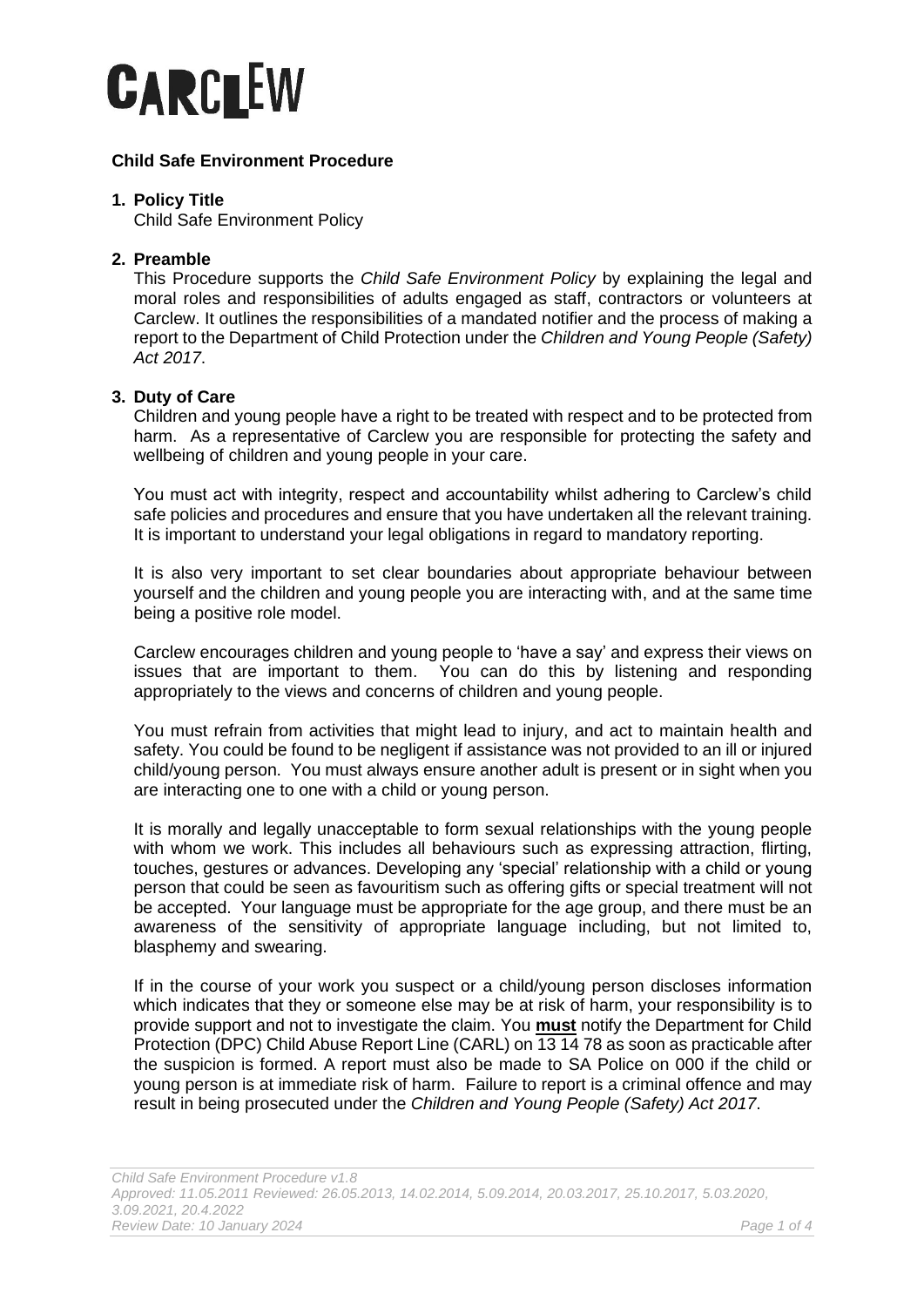# **4. Responsibilities of a mandated notifier**

- Complete the required Responding to Risk of Harm, Abuse and Neglect Education and Care (RRHAN-EC) training prior to working with, or in the close proximity of, children.
- Be familiar with [www.childprotection.sa.gov.au](about:blank) to support your role and responsibility.
- It is your personal responsibility to notify the Department of Child Protection (DCP) by calling the Child Abuse Report Line (CARL) or Yaitya Tirramangkotti on 13 14 78 when there are reasonable grounds to suspect that a child or young person is, or may be, at risk of harm. This is not the responsibility of your manager or employer.
- You must also report to SA Police on 000 if the child or young person is at immediate risk of harm.
- Seek advice and support from a social worker by calling CARL.
- You may consult your supervisor for support and advice but are not required to do so.
- Maintain confidentiality throughout the entire process, in accordance with legislation.
- Inform the Chief Executive after a report has been made.

# **5. Suspicion on reasonable grounds**

If you are unsure whether you have a suspicion on reasonable grounds that requires notification, consult with a social worker by calling CARL or Yaitya Tirramangkotti. DCP will assess the notification and determine whether action is warranted.

Reasonable grounds to report suspected abuse and/or neglect may include:

- When your own observations of a particular child's behaviour and/or injuries lead you to suspect a child is or may be at risk of harm.
- When a child tells you they have been harmed.
- A child tells you that they know of someone who has been harmed (they may possibly be referring to themselves).
- When your own observations about the behaviour of the child, or their adult caregivers, give you cause to suspect that a child is being, or is at risk of being harmed.
- When you hear about it from someone who is in a position to provide reliable information, perhaps a relative or friend, neighbour or sibling of a child who is at risk.
- Further information on 'suspicion on reasonable grounds', 'indicators of abuse or neglect' and 'what not to report' can be found here [www.childprotection.sa.gov.au](about:blank)

# **6. Reporting suspicions to the Child Abuse Report Line (CARL)**

If you suspect that a child or young person is, or may be at risk of harm you are legally obliged to notify the DCP Child Abuse Report Line on 13 14 78 as soon as practicable after the suspicion is formed. You do not need to seek approval from your supervisor or manager.

# **6.1 Making a report to CARL**

If you become aware of an incident or concern:

- take confidential notes on what you have observed
- report the incident to CARL on 13 14 78 (24 hour service)
- request to speak with someone from Yaitya Tirramangkotti in cases involving an Aboriginal or Torres Strait Islander child
- follow advice received from DCP, including any necessary steps to avoid jeopardising any investigation or prosecution
- a report must also be made to SA Police on 000 if the child or young person is at immediate risk of harm
- inform the Chief Executive that a report is made to the DCP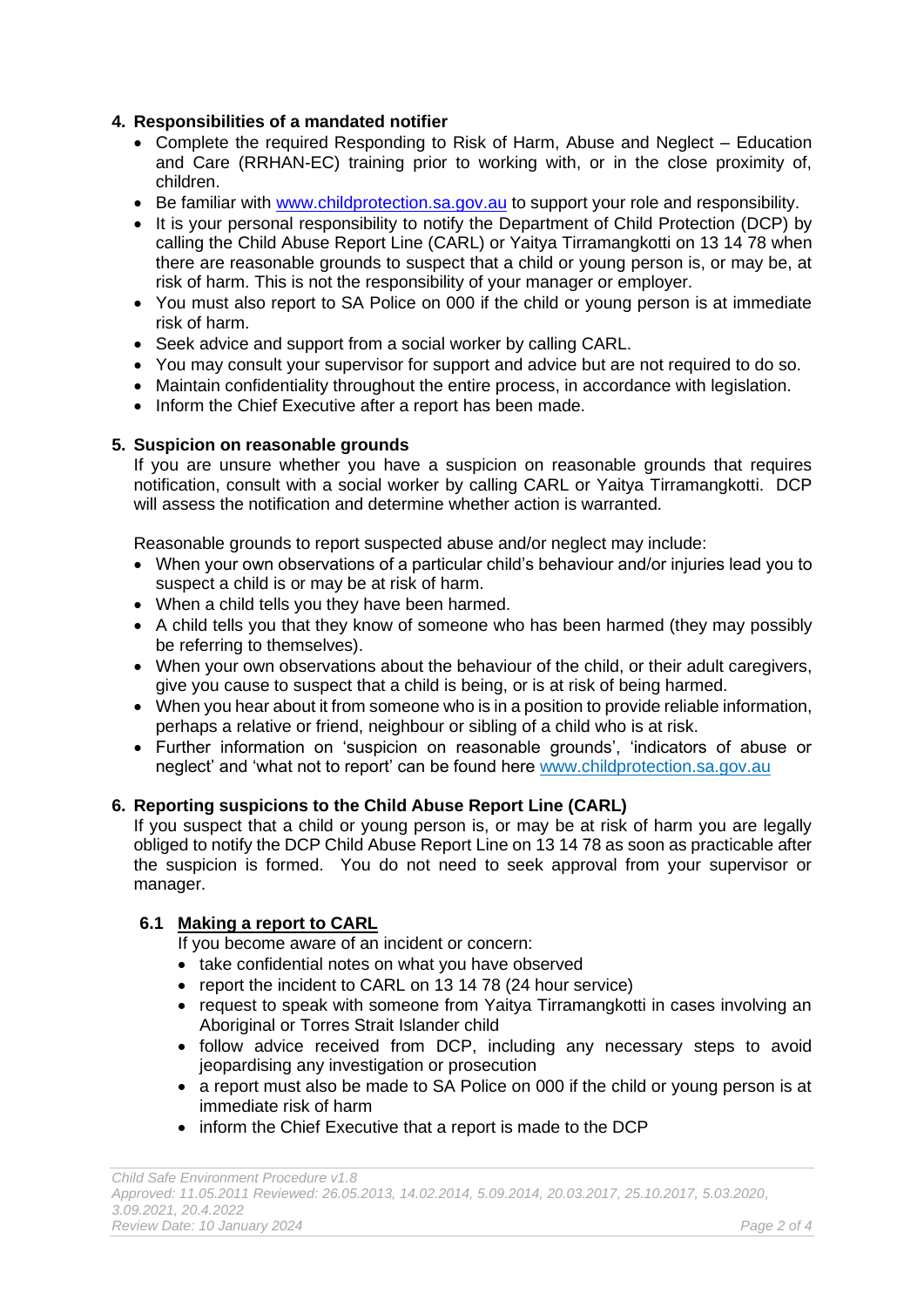When making a notification, if possible, you will need to provide:

- the child's name, age, date of birth, address
- description of injury, abuse and/or neglect (current and previous)
- the child's current situation
- the location of the child, parent or caregiver and alleged perpetrator
- when and how did you find out about the abuse or neglect

You will also be asked to provide details about yourself:

- your full name, job title, agency name, address, contact number
- your relationship to the child/ren or young person of concern
- type of contact you have with the family, frequency and last time you saw the child/ren or young person
- if you are working with the child/ren, young person or family, and if so in what capacity

You will also need to provide your reasons for contacting CARL. Questions may include:

- Are the caregivers aware that a report is being made?
- Have you given any expectation of action to the child?
- What action are you expecting the department to take?
- What action can you take?
- What action have you already taken, what impact has that had and how has it helped?

# **6.2 Ongoing role of mandated notifier making the report**

After making a notification you may have some ongoing responsibilities such as:

- Acting as a support person for the child/young person.
- Attending and participating in case meetings.
- Providing written report of incident if required.

# **7. Responsibilities**

# **7.1 Responsibilities of Carclew Board**

- Ensures the protection of children/young people from abuse or neglect.
- Responds promptly to advice received from the Chief Executive or other sources in relation to any suspected case of abuse or neglect.
- Individually and personally responsible for reporting immediately to CARL any suspicion on reasonable grounds that a child or young person is, or may be, at risk of harm.
- Inform the Chief Executive after a report has been made.
- Maintain confidentiality throughout the entire process, in accordance with legislation.
- Review and endorse policies and supporting documents regularly.

# **7.2 Responsibilities of the Chief Executive**

- Responsible to the Board for policy implementation, monitoring, review and reporting.
- Ensure risk assessment and management plans for the organisation and projects, activities and events are completed.
- Ensure staff/contractors/volunteers receive induction and ongoing training as required.